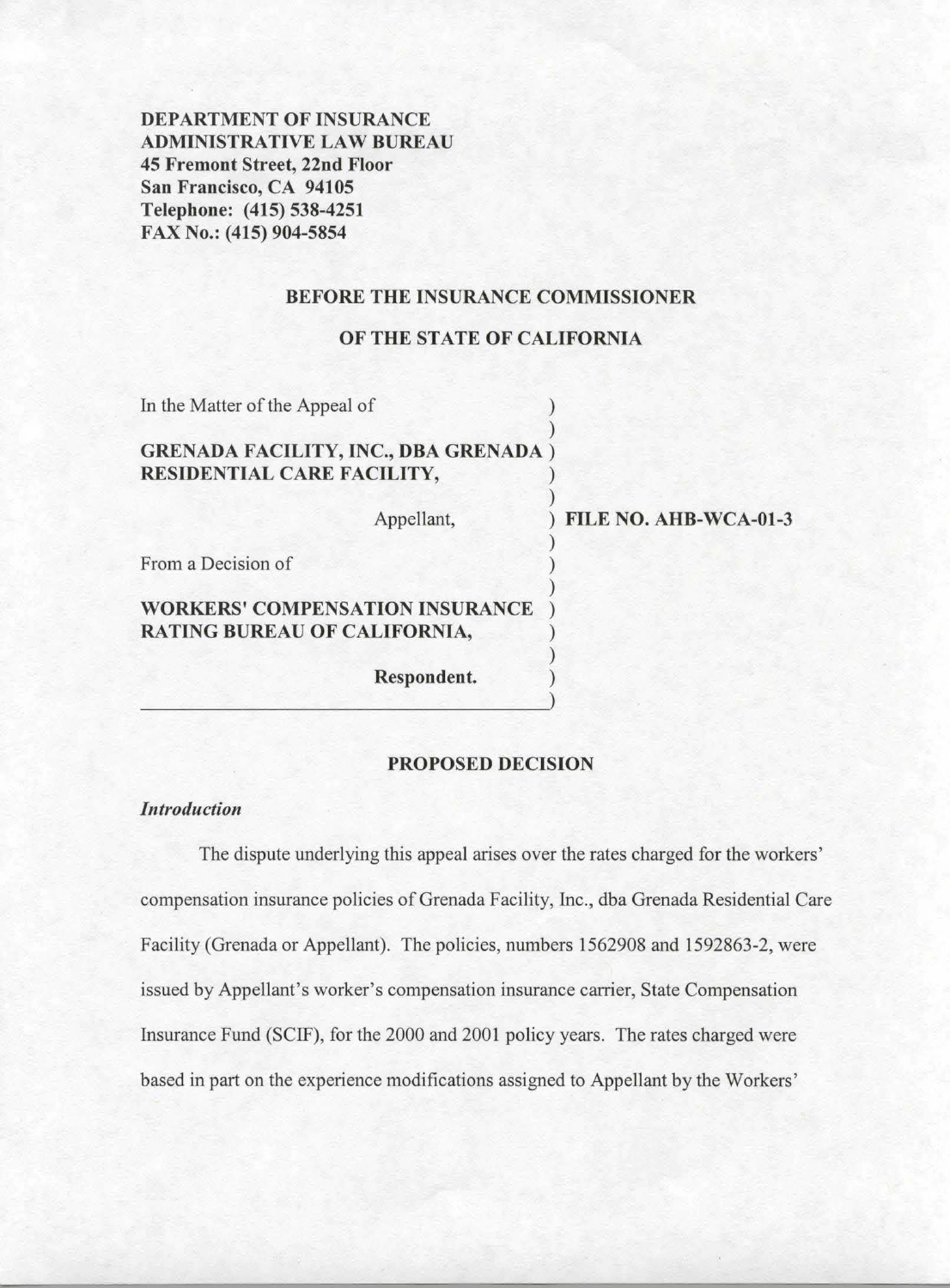### **Effect of Rescission on Appellant's Experience Modification**

Appellant contends that as a result of Carroll's and Hendeles' rescission of the April 10, 2000 Grenada stock transfer, the resulting experience modifications that existed before April 10, 2000 must be restored by the Rating Bureau. Appellant offers no support for this contention.

The stock transfer agreement was a contract between Hendeles and Carroll only, and they are the only ones who can rescind it. "A contract is extinguished by rescission." (1 B.E. Witkin, Summary of Cal. Law, "Contracts,"  $\frac{869}{9^h}$  ed. 1987 & Supp. 2001) (citing California Civil Code section 1688).) "Rescission not only terminates further liability but *restores the parties to their former position by requiring each to return whatever he received* as consideration under the contract, *or, where specific restoration cannot be had, its value." (Id.)* (Emphasis added).

Here, the rescission was mutual. When a mutual consent rescission occurs,  $\cdot \cdot$ ... the parties to an existing contract discharge and terminate their duties under it. . . . The legal effect of a rescission  $\ldots$  is the discharge of all rights and duties on the part of both parties with respect to the contract that has been rescinded." (5A A.L. Corbin, Corbin on Contracts, "Rescission,"§ 1236, 1964 & Supp. 2001.)

However, their agreement made no provision at all for the increased premiums resulting from the new experience ratings that were promulgated as a result of Grenada's ownership changes.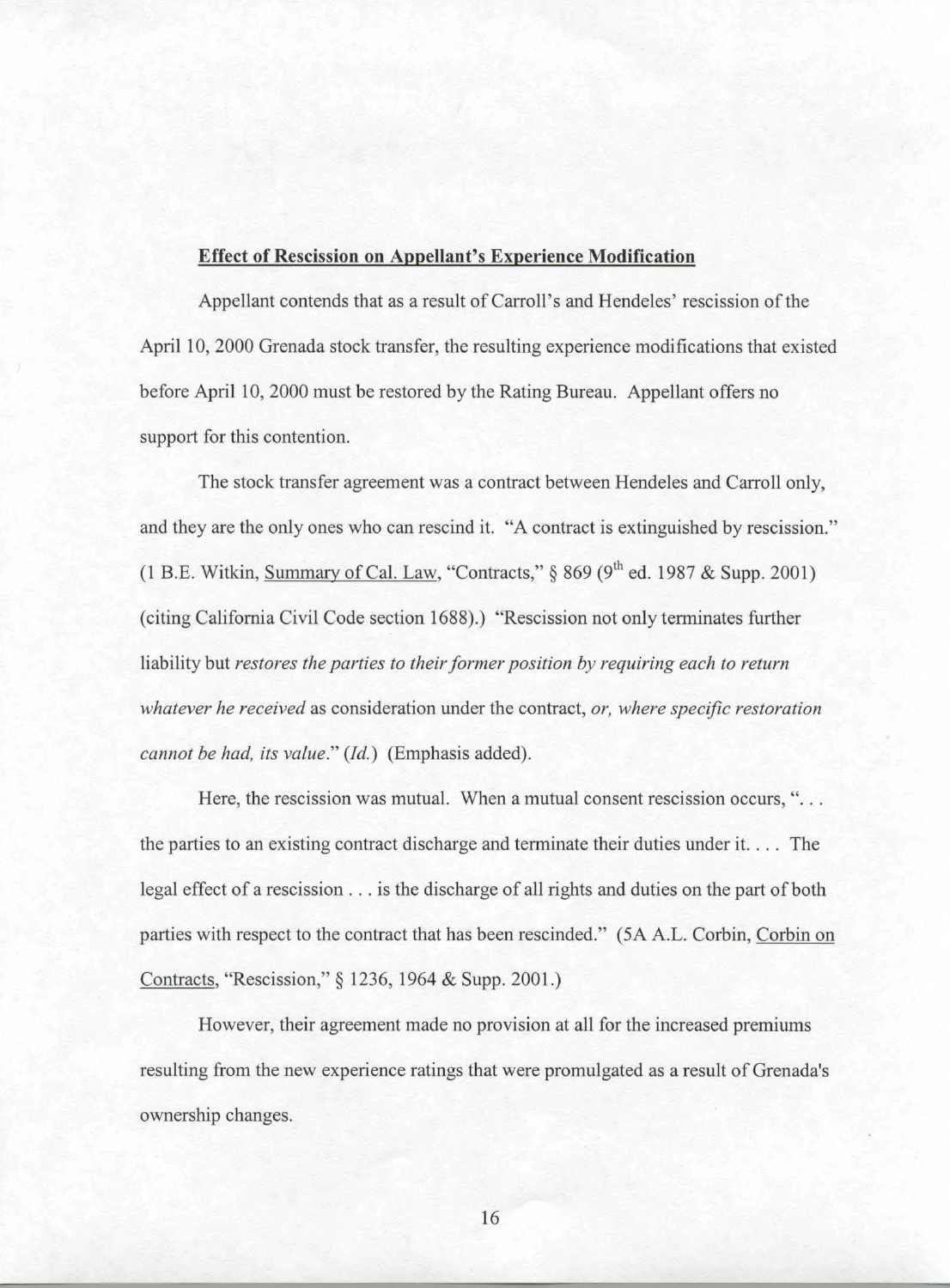[A] party who wishes to rescind a contract *must place the opposite party in status quo.* An attempted restoration of the status quo is an essential part of the rescission of a contract, and ..., a party cannot rescind and at the same time retain the consideration, or a part of the consideration, received under the contract. *One cannot have the benefits of rescission without assuming its burdens.* The *rule of restoration applies where a party wishes to rescind a contract* for fraud *or other cause, and applies even though a rescission agreement is silent as to restoration of the status quo.* (17A Am. Jur. 2d, "Contracts,"§ 590 (2d ed. 1991 & Supp. 2001).) (Emphasis added).

It is the general rule that in case of a mutual abandonment of a contract, or its rescission, the amounts paid may be recovered. *(Farmers' & Merchants' National Bank ofLos Angeles v. Bailie* (1934) 138 Cal. App. 143, 148.)

In the process of implementing their rescission, as to the responsibility of each of them to return the other to the status quo, Carroll and Hendeles ignored the effect of the newly promulgated experience ratings that resulted from Carroll's ownership of Grenada from April 10, 2000 to January 29, 2002. Instead of looking to each other to be responsible for restitution or restoration, Carroll and Hendeles argue that a third party, the Rating Bureau, who was not a party to the contract they rescinded, should "undo" the experience ratings that resulted from the April 10, 2000 Grenada stock transfer and its rescission, the January 29, 2002 stock transfer, and their rescission agreement. There is no authority cited for Appellant's position.

Moreover, the Rating Bureau has no authority to do what Appellant requests. The Rating Bureau cannot act solely as a result of a contract or a rescission of a contract between individual parties. The Rating Bureau is only authorized act pursuant to the rules of the Rating Plan. (California Insurance Code section 11750.3; and see Footnote 1 above). Here, in determining whether Grenada's past experience would apply with each change of Grenada' s ownership, the Rating Bureau was only authorized to determine

17